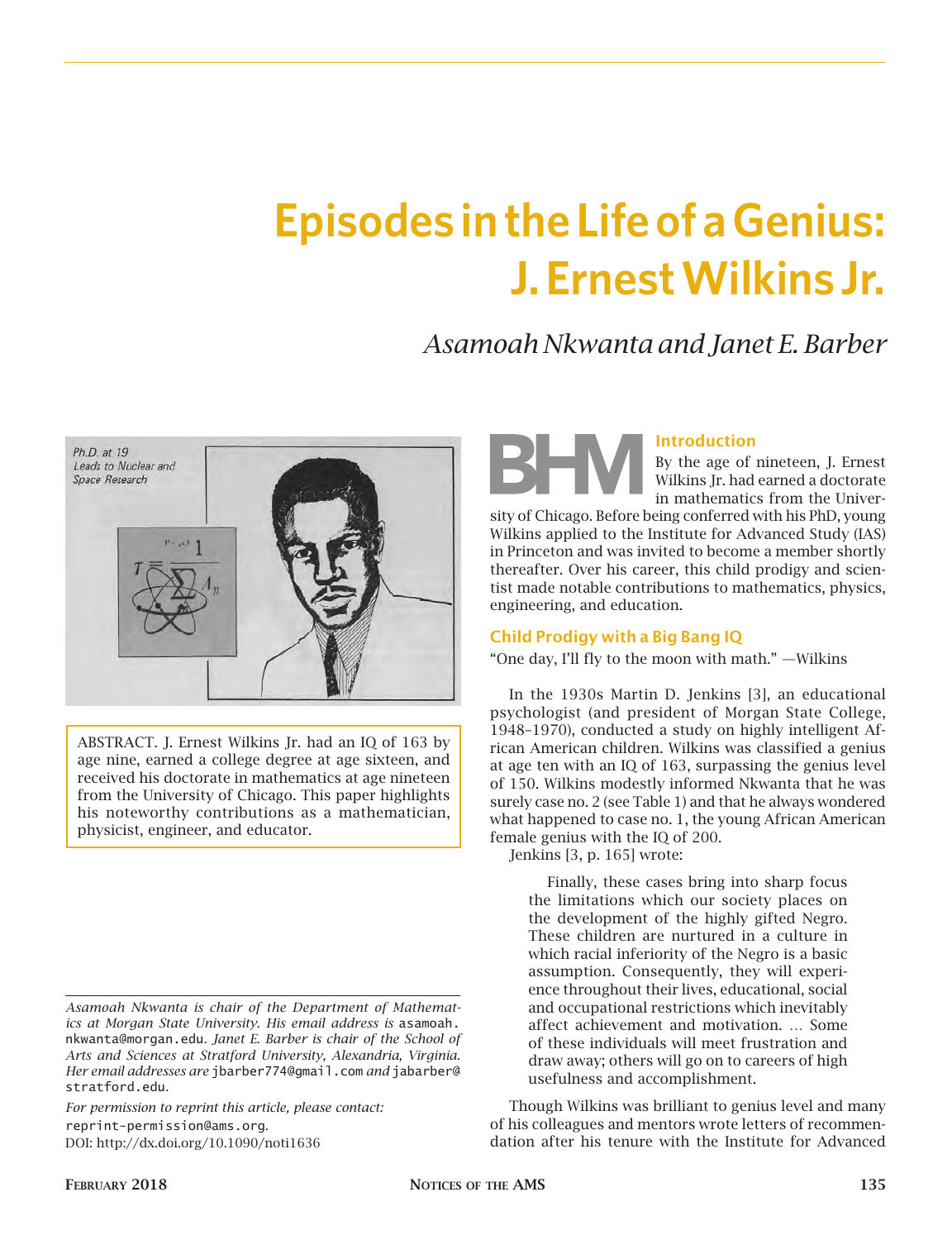## **BLACK HISTORY MONTH**

| Case no.                             | Location   | Age     | S. Binet IQ | EQ (educ) | Grade           | Race       |
|--------------------------------------|------------|---------|-------------|-----------|-----------------|------------|
| 1 Unknown<br>African American<br>(F) | Chicago    | $9 - 5$ | 200         | 158       | 5 <sup>th</sup> | N          |
| 2 J. Ernest Wilkins, Jr.<br>(M)      | Chicago    | $10-6$  | 163         | 169       | gth             | <b>NWW</b> |
| 3 Unknown<br>African American<br>(M) | Cincinnati | $6 - 9$ | 173         | 158       | 6 <sup>th</sup> | N          |
| 4 Unknown<br>African American<br>(M) | Washington | $8 - 5$ | 163         | 169       | 6 <sup>th</sup> | <b>NNW</b> |

Table 1. Wilkins's genius IQ of 163 appears in this edited chart entitled "Characteristics of 16 Negro Children of Binet IQ 150 and Above" from Martin D. Jenkins [3]. Under "Race," N denotes Negro, NWW denotes Negro with the possibility of white ancestry, and NNW denotes more Negro ancestry than white ancestry.

Study, research universities were unwilling to employ an African American. Therefore, most of Wilkins's active scientific career was with industry, the government, and academics working with Historically Black Colleges and

# *He persevered.*

Universities (HBCUs), such as Tuskegee, Howard, and Clark Atlanta.

As noted, Wilkins did experience his unfair share of racism and discrimination; however, he persevered. At

age twenty, he worked on national projects, training and teaching pre-flight mathematics to hundreds of Tuskegee Airmen in the Army Air Force College Training Program. Between 1941 and 1945 Tuskegee Institute trained over 1,000 African American aviators for the war effort. As his career progressed, he received numerous honors for his work.

## Early Life of a Genius

Wilkins's mother, Lucille B. Wilkins, was an educator who studied mathematics, and his father, J. Ernest Wilkins Sr., was an accomplished attorney, who graduated Phi Beta Kappa with a bachelor's degree in mathematics from the University of Illinois. Wilkins Sr. would eventually work for the White House during the Eisenhower administration. He was the first African American to participate in White House cabinet meetings. He served as assistant secretary of labor in 1954 and as a member of the Civil Rights Commission in 1958.

Wilkins Jr. was a child prodigy. At only a year old, he was able to recite the alphabet, and by the age of five he was able to add, subtract, multiply, and divide. He began school at the age of four. Coached at home by educated parents, Wilkins and his brothers were challenged with intellectual puzzles and math games. A high school teacher who recognized his talents and encouraged his mathematical genius enabled him to graduate from Parker High School in three years at age thirteen.

Wilkins gained fame upon entering the University of Chicago at age thirteen and becoming its youngest student. He participated in the William Lowell Putnam Mathematics Competition. He graduated Phi Beta Kappa at age sixteen in 1940. He completed his doctoral degree at age nineteen in 1942 with a dissertation titled "Multiple Integral Problems in Parametric Form in the Calculus of Variations," published in *Annals of Mathematics* (1944).

Prior to graduation, Wilkins penned a letter to the mathematician Oswald Veblen of the Institute for Advanced Study in Princeton, requesting permission to enroll there. Wilkins's Chicago dissertation advisor, Magnus Hestenes, followed up with a letter of support. In the letter, though he makes sure to inform Veblen that Wilkins is a good fellow and looks white, Hestenes also writes that "Mr. Wilkins is undoubtedly one of the best, if not the best, student [sic] we have had for a number of years." Wilkins received an offer and attended for three months, between 1942 and 1943. In a reply to Hestenes, Veblen indicated that Wilkins would be the second person of color to attend the Institute: "This year we have had another very good mathematician who came from the University of Illinois."

The first African American member of the IAS was David H. Blackwell, who is the seventh African American to earn a PhD in mathematics, Wilkins the eighth. Veblen suggested that Wilkins write Blackwell to get suggestions for

"*undoubtedly one of the best, if not the best"*

living arrangements in the Princeton area. Blackwell and Wilkins were contemporaries and attended many of the same mathematical conferences, meetings, and events in their future careers (see Figure 1).

While at the IAS, Wilkins was potentially exposed to the courses, works, and lectures of many internationally recognized mathematicians and physicists, such as Marston Morse, Hermann Weyl, Kurt Gödel, Wolfgang Pauli, Carl Ludwig Siegel, and Albert Einstein. Wilkins and Einstein were housed in the same office building. Wilkins wrote a letter, dated April 13, 1943, to Weyl indicating that he had taken courses in meromorphic functions by Weyl and algebraic geometry by Claude Chevalley. Wilkins wrote that he attended Solomon Lefschetz's seminar on non-linear differential equations and presented a report on a paper,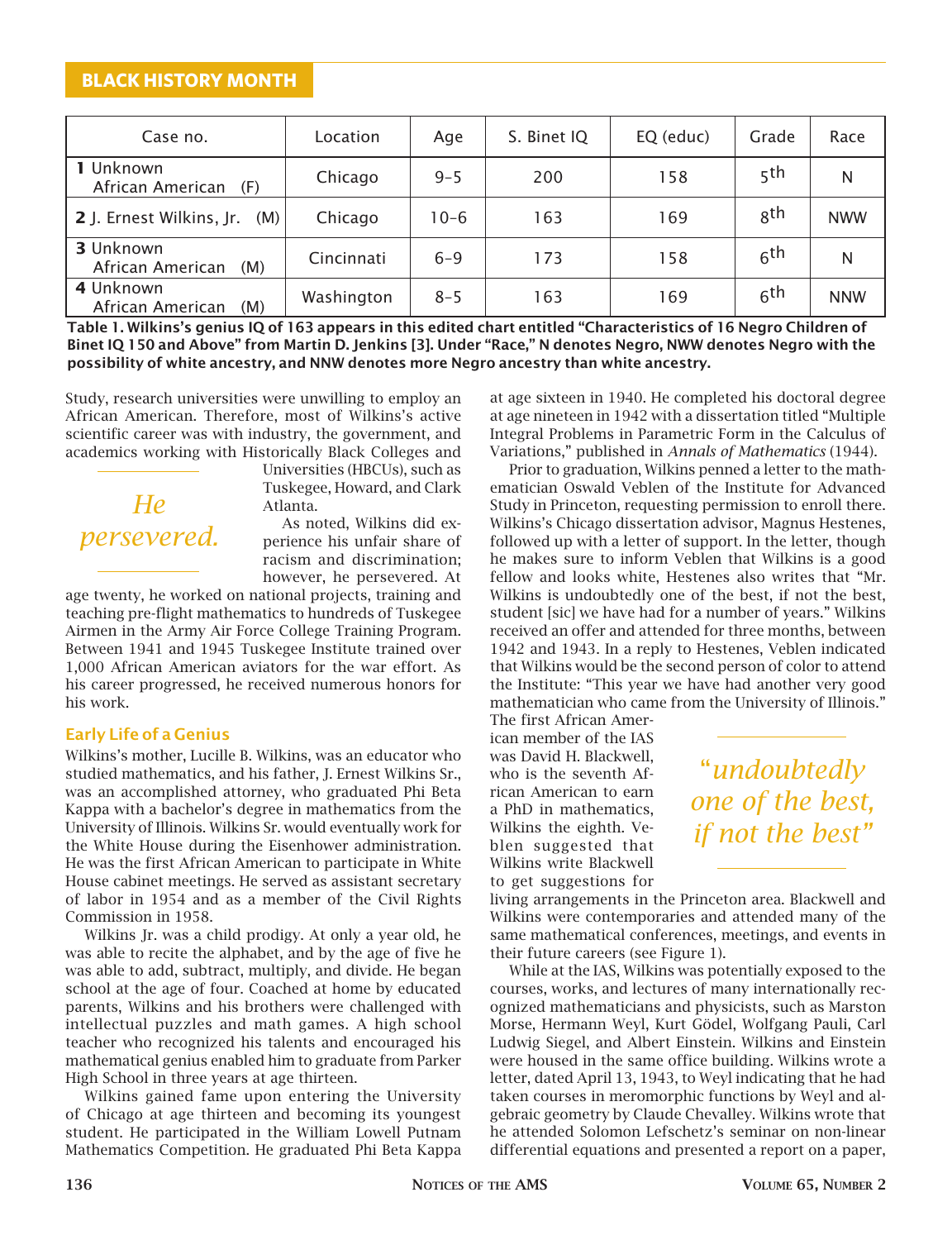

Figure 1. Abdulalim A. Shabazz, David H. Blackwell (the first African American member of the IAS), and Wilkins (the second), at the first CAARMS conference at MSRI in 1995.

"A General Equation for Relaxation Oscillations" by Norman Levison and Oliver K. Smith.

Wilkins later apparently requested a recommendation letter from one of his mathematics professors from Princeton University, IAS affiliate professor Lefschetz, when he was seeking an opportunity with the Navy Department. Lefschetz's letter, dated November 1, 1943, states that he had "formed the highest opinion of his capacity as a mathematician. He is exceptionally alert and hard working and I am certain would give you entire satisfaction in every way. I strongly recommend him."

Earlier 1943 letters disclosed that there was back-andforth correspondence between Wilkins and Morse. In one letter, Morse responded to Wilkins about information on local draft board forms and his position at Tuskegee Institute, as well as about work and education.

## The Teaching and Working Life of the Genius: Achievements, Honors, and Scientific Service

Wilkins was a mathematics instructor at the Tuskegee Institute from 1943 to 1944, with work overlapping with industry. In 1944 he returned to the University of Chicago as associate mathematical physicist and as a physicist in its Metallurgical Laboratory, as part of the Manhattan Project, and discovered the Wilkins effect. He collaborated

with the Nobel Prize-winning physicist Eugene Wigner on the Wigner-Wilkins Spectra, estimating the distribution of neutron energies within nuclear reactors.

Starting in 1950, Wilkins worked as a mathematician for the Nuclear Development Corporation of America. In 1956 he was elected Fellow of the American Association for the Advancement of Science and in 1964 Fellow of the American Nuclear Society. He was a visiting lecturer of the Mathematical Association of America from 1963 to 1967. During his remarkable career, Wilkins published many research papers and contributed to and solved many *MAA Monthly* problems.

In 1970 Wilkins was invited by Warren Henry, a Tuskegee Institute and University of Chicago colleague, now a physics professor at Howard University, to come as a distinguished professor of applied mathematical physics. Wilkins accepted, helped establish the doctoral degree program in mathematics, and supervised four doctoral dissertations in physics.

Wilkins was president of the American Nuclear Society from 1974 to 1975. Wilkins became the second African American to be elected to the National Academy of Engineering in 1976.

Wilkins was awarded an achievement medal in 1980 from the US Army for outstanding civilian services, the Quality Engineering for Minorities science award in 1994, and the National Association of Mathematicians (NAM) Lifetime Achievement Award also in 1994. The NAM inscription states:

*In recognition of more than fifty professional years as a world class mathematician, physicist and engineer, gifted teacher and productive scholar it is NAM's distinct pleasure to name in your honor,*

*THE J. ERNEST WILKINS JR. LECTURE*

*To be given annually at the NAM undergraduate MATHFest conference and "Real Zeros of Random Polynomials," to be the inaugural J. Ernest Wilkins Jr. lecture*.



Figure 2. Warren E. Henry, Wilkins, and Henry McBay at the 1996 American Association for the Advancement of Science Meeting, Atlanta, GA.